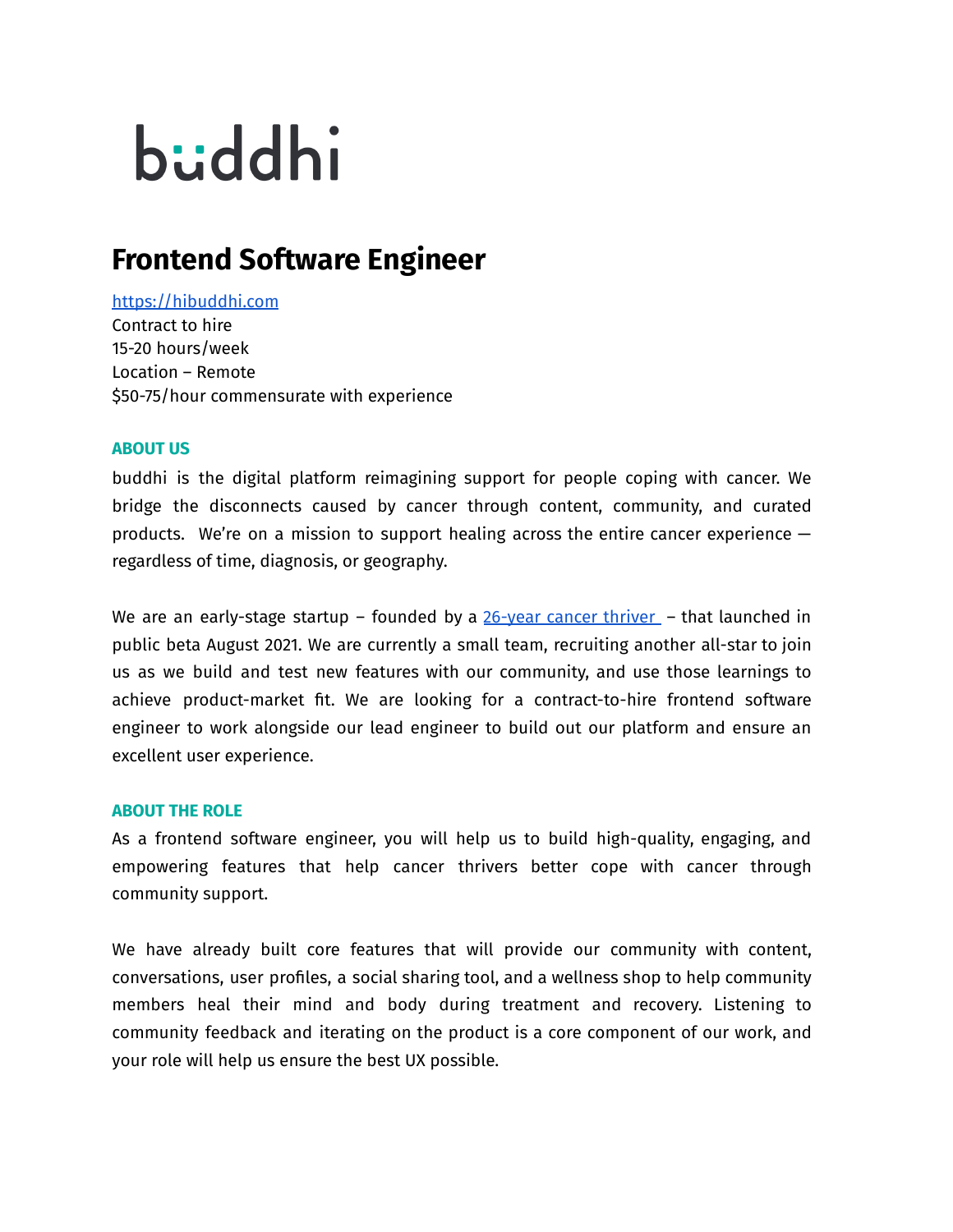You will work alongside our lead engineer, and report to our Founder and CEO, Kathleen Brown.

#### **ABOUT YOU**

We are looking for a skilled frontend engineer who is adept at developing intuitive user interfaces that work for users with a range of technical skills. Our frontend application is written in VueJS and the ability to build and update components is an absolute must.

- 3-5 years of professional work experience designing and building high-quality, scalable web applications or websites.
- Experience with usability, accessibility and responsive design.
- Frontend development experience using a modern frontend framework such as React, Vue, Angular, etc.
- Expertise in writing Javascript, Typescript, HTML5, and SASS/CSS.
- Previous experience working with RESTful APIs.
- Consistently produce high quality code, with a strong sense of ownership and pride for the code you write.
- Good at working both autonomously and collaboratively.
- Located in the U.S. or able to collaborate between 9AM-5PM CST on weekdays.
- Experience working with community and/or consumer-facing platforms is a bonus, as is a passion for  $-$  or connection to  $-$  our mission.

Our backend is a RESTful API written in Laravel/PHP using PostgreSQL and Redis. It integrates with numerous third party services (ex: MailChimp) and is deployed on AWS. While working on the backend is not expected, you will have the opportunity to learn it in this role.

#### **INTERVIEW PROCESS**

We know interviewing can be stressful, so we try to make our interview process straightforward and transparent. Our goal is to not only ensure that you are a fit for buddhi but that buddhi is also a fit for you! Here are our interview steps:

- 1. Review resume and provided sample work.
- 2. 30 min phone/Zoom screening focused on introducing buddhi to the applicant, reviewing the role and responsibilities, answering questions, and ensuring a mutual fit.